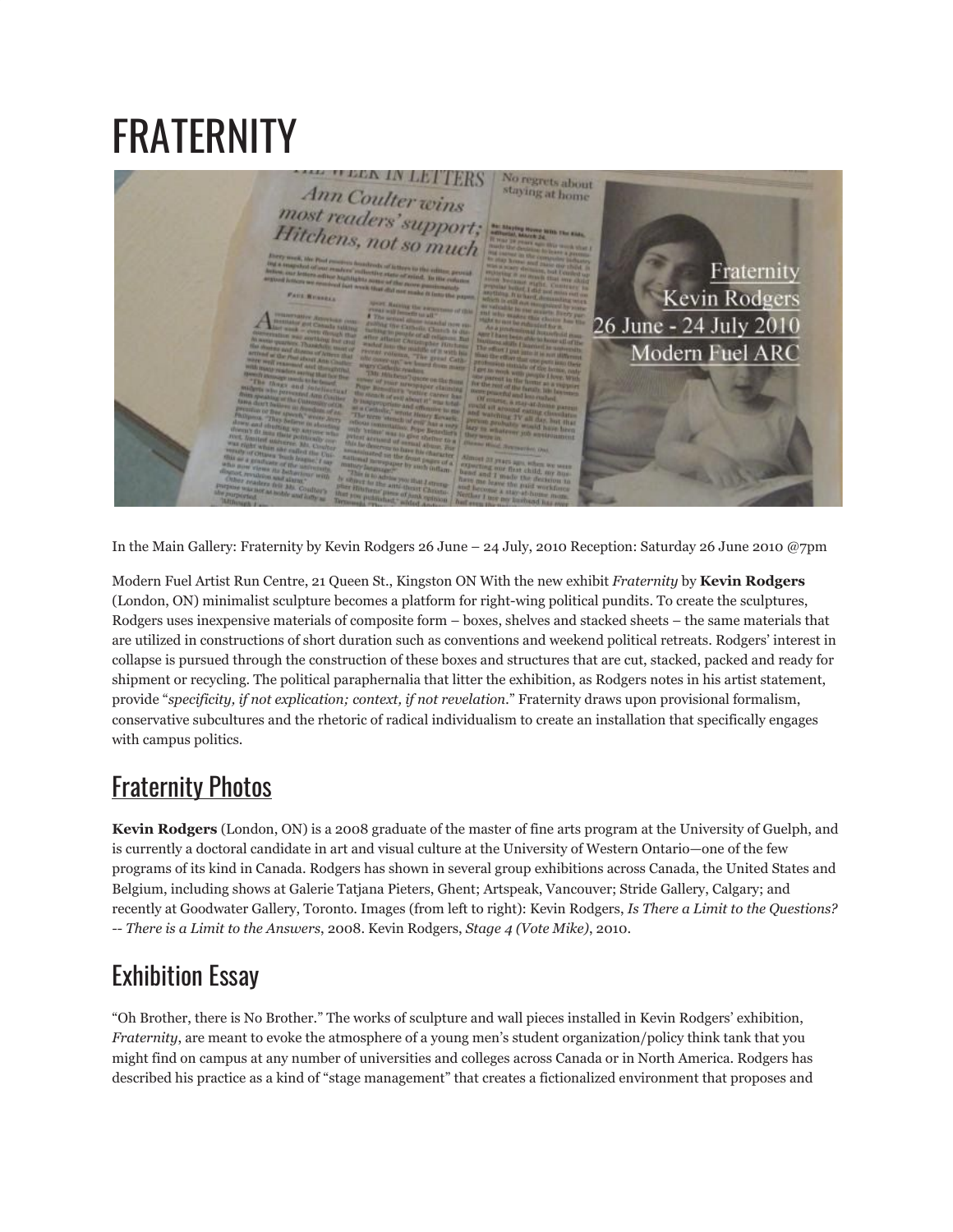establishes a concrete scenario at the same time that it is presented as an aestheticized object for intellectual scrutiny secured through what you might call Brechtian distancing effects.

Surveying the layout of the items on view in *Fraternity*, anyone might wonder about just what sort of activity is being demarcated in this establishment. A number of cues or clues can be taken from the objects at hand: makeshift cabinets, shelving units and other, vaguer appointments assembled from cheap, disposable, and recycled building materials upon which or in which printed matter can be displayed, reviewed, concealed, or stored for future reference. That the content or subject matter of the texts or representational imagery contained by the environment has a preponderance to skew to the right end of the political spectrum is unmistakable. The fact that this work is being presented in Kingston renders it more pointedly hypothetical given that the city's university, Queen's, has had a ban on fraternities and sororities since 1930.

Rodgers' installation would be one of the unrecognized fraternities that may or may not exist in the shadow of Queen's that have been the subject of some debate recently in the student newspaper. Another aspect that makes Rodgers' exhibition timely is the way that it denotes a shift to the right not only within educational mandates, but especially amongst students, who often find themselves at odds with the "liberal" ideologues who teach them.

One sculpture on view that has been literally pulled from the headlines is *The Columnist*, a construction made of wood, vinyl plastic, paint and newsprint that appears hot on the high heels of appearances by the conservative American political commentator Ann Coulter at Canadian universities. When she stopped at the University of Western Ontario in London, Ontario three months ago, Rodgers was in attendance. It can be surmised that Rodgers' own interests and research shadow the activities of the imagined fraternity, but his own political affiliations are deliberately withheld, just as his constructions are composed to render some information accessible and some barely legible. A *National Post* article on Coulter's Canadian tour lies in plain view, but what is the plastic vinyl stuffed into the stack on which it appears? The newspaper looks as if it was casually tossed on top, but it has been artfully placed in the composition of materials. Can you turn it over to read the other side?

Other works in the exhibition are similarly freighted with meaning. One structure holds a copy of Foreign Affairs. The sculpture entitled *Stage 4 (Vote Mike)* has as a constituent part numerous discarded student government election campaign signs. *Fairness for Working Families* incorporates an NDP election campaign sign. *The Tourist (Version Two)* is a compartment built out of a door that has been collapsed and folded like an accordion, its hollow core revealed, housing detritus : the McCain-Palin stickers from the recent American presidential election tucked inside are only partially exposed to sight. The cheap materials used to make the constructions are indexed with those used for structures like a kiosk or an outdoor stage put up temporarily for an event and then taken down. Rodgers' gesture suggests that these same materials have been collapsed, harvested, recycled and transformed for continued use. As provisional as the constructions appear, their composition is precise.

Rodgers is very concerned with what meets the eye. Can you tell that the lipsticked smile that peeks out from the cover of a magazine slotted into *Beyonder* is on a pitbull? The strategies of disclosure in the floor pieces are reinforced by those of the series of wall works that are also in the exhibition. In each a flat metal bar is used to mount a book cover, folded around the bar as well as in on itself. Certain aspects of the book jackets are concealed while others are revealed. Their subject matter is in a similar vein to the other work: *It Didn't Start with Watergate* is an example of one of the folded covers, from the book by the conservative American columnist Victor Lasky, a similarly controversial predecessor to Coulter. In the scenario staked out by the installation, one could suppose that these book jackets are harvested from a university library, since they are conventionally given away by them, and used by the members of the supposed fraternity as signposts. Rodgers' work does raise questions about the behind-closed-doors nature of policy development and decision-making that affects citizens' lives, but it doesn't take a position so much as it plots the field in which positions are taken.

One conclusion that can be drawn from Fraternity is that the works within the exhibition both incorporate and act as forms of publicity or public address. The formal, aesthetic qualities of the works vie for as much attention as the cultural artifacts, texts, and news media information smuggled in by them, to the extent that the works need be